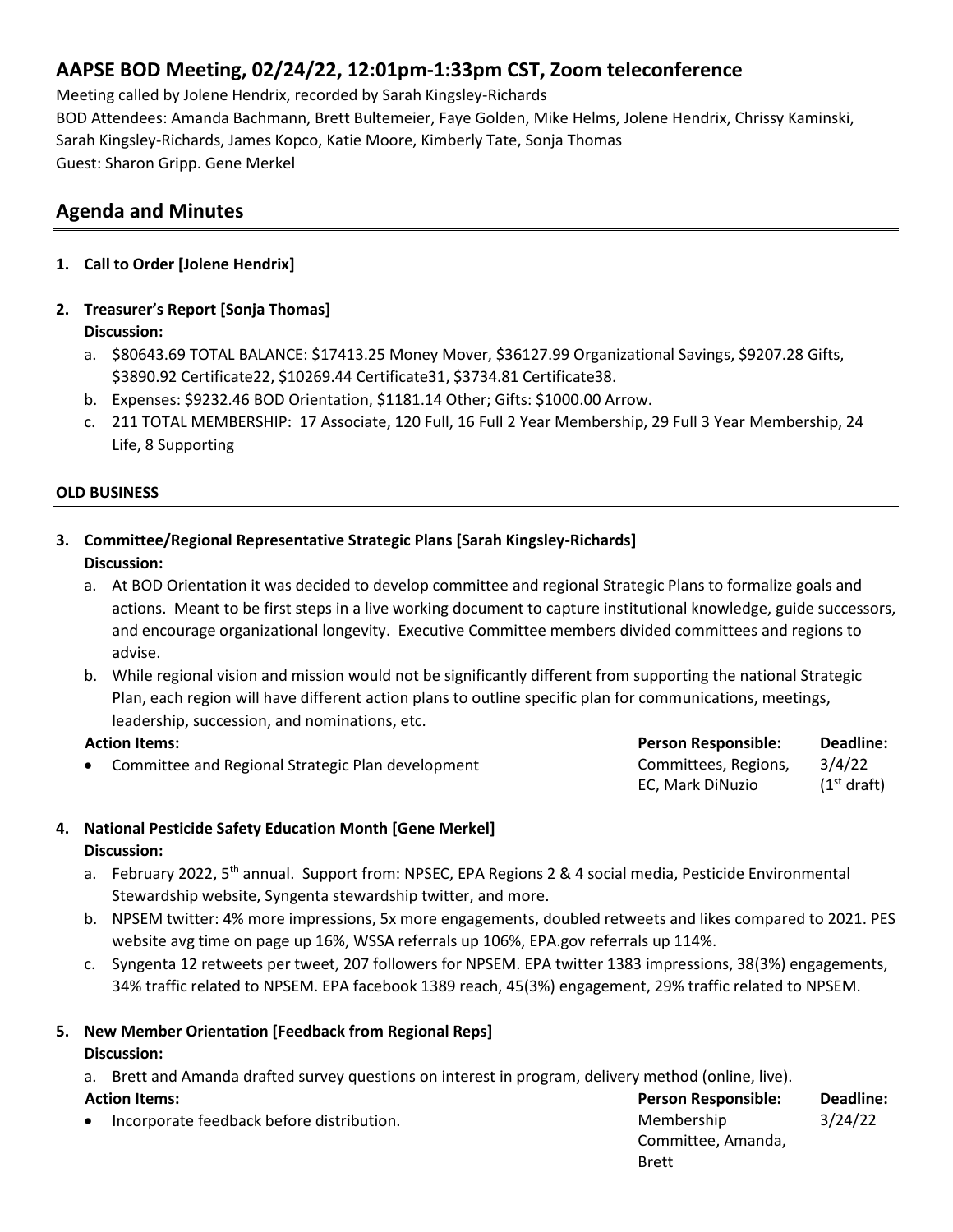#### **6. Nominations Committee Update [Faye Golden] Discussion:** a. No response so far for President-Elect nominations. **Action Items: Person Responsible: Deadline:** Will be reaching out to regional reps for possible nominees. Nomination Committee, Regional Reps 3/24/22

## **7. AAPCO Annual Meeting [Faye Golden]**

# **Discussion:**

a. Invited AAPSE to participate. Requested AAPSE members pre-record sessions on "educating pesticide applicators: whose job is it". Good response from AAPSE members to participate.

## **Action Items: Person Responsible: Deadline:**

AAPSE members will participate in recording sessions Faye Faye 63/7/22

# **8. 2022 AAPSE Annual Meeting [Faye Golden]**

## **Discussion:**

- a. Moving forward for July 18-21, 2022, Buffalo NY, in-person. Working with Premier Events to negotiate hotel contracts.
- b. Buffalo Niagara Marriott (Amherst) selected for airport shuttle service, on-site parking, reasonable fees/rates, and access to tour locations. Note limited restaurants within walking distance. Niagara hotels not an option due to small airport.
- c. Registration fee for meeting proposed \$150 members, \$200 non-members.

| <b>Action Items:</b> |                                                       | <b>Person Responsible:</b> |         |
|----------------------|-------------------------------------------------------|----------------------------|---------|
|                      | • Check for government rates with hotel, secure hotel | Faye                       | 3/24/22 |

# **NEW BUSINESS**

# **9. Liaison Report**

#### **Discussion:**

- a. Michelle Wiesbrook liaison to TPSA Feb meeting report notes AAPSE members "may be interested in becoming TPSA members and/or attending the Reno meeting".
- b. Suggestion to add calendar reminders to liaisons to submit reports to BOD. Suggestion to define point person role to maintain contact with liaisons.

| <b>Action Items:</b> |                                                            | <b>Person Responsible:</b> | Deadline: |
|----------------------|------------------------------------------------------------|----------------------------|-----------|
|                      | Define point person role to maintain contact with liaisons |                            | 3/24/22   |

# **10. Communications Committee Update**

# **Discussion:**

- a. Communications Committee guidance to the BOD, including website redesign, needs to be executed. \$5680 quoted proposal from Slamdot with history of working with similar organization websites (e.g. Tennessee Pest Control Association). Treasurer and Secretary will work closely during process.
- b. Motion by Jolene Hendrix to accept proposal from Slamdot to update our website. Seconded by Sonja Thomas. Motion passed.

| <b>Action Items:</b> |                                                | <b>Person Responsible:</b> | Deadline: |
|----------------------|------------------------------------------------|----------------------------|-----------|
|                      | • Reach out to Slamdot and establish timelines | Fave                       | 3/1/22    |